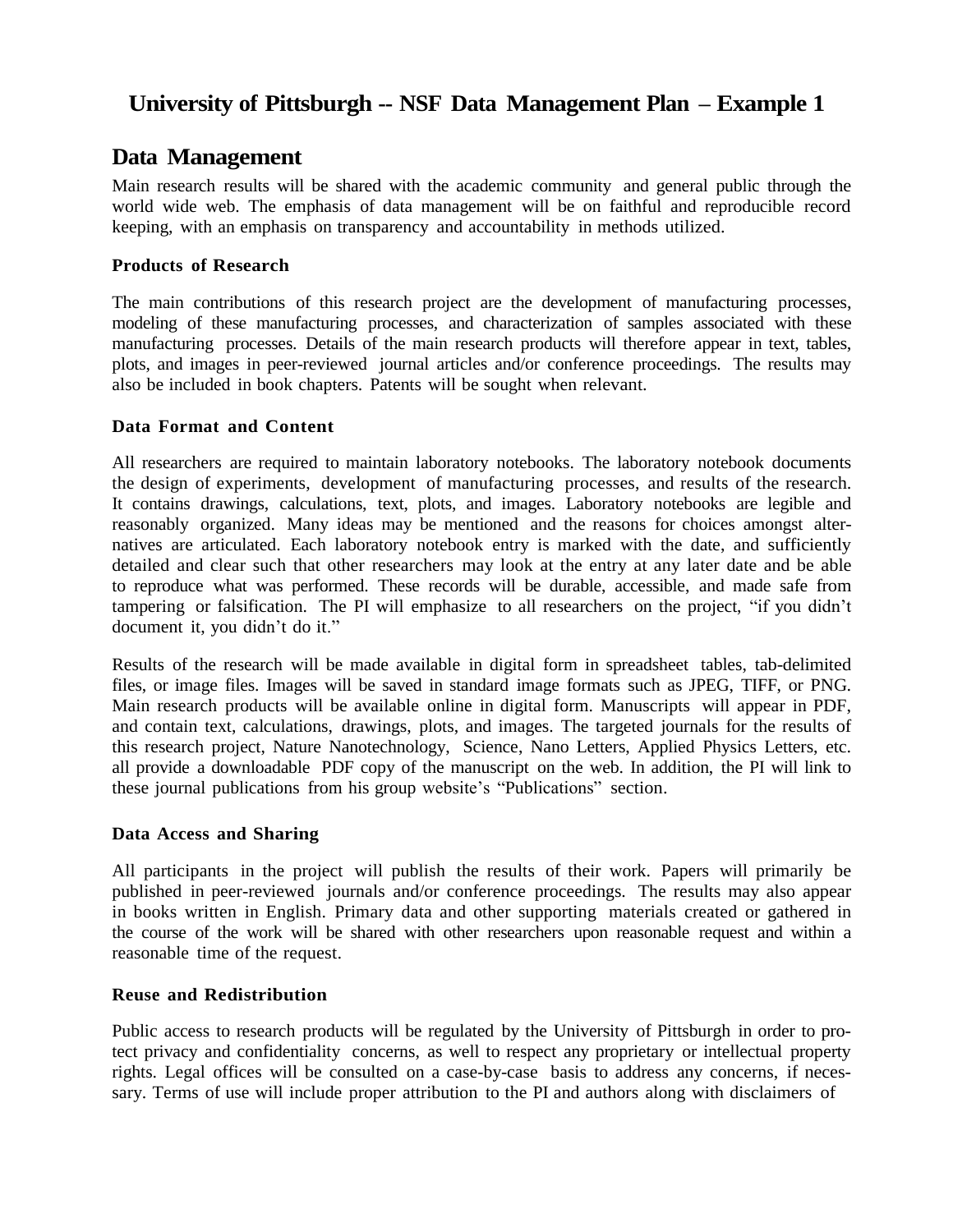liability in connection with any use or distribution of the research data.

Archiving and Preservation of Access

Research products will be made available immediately after publication. Journal publications will be available online from respective journal websites and linked to by the PI's University of Pittsburgh group website. All data generated as a result of this project will backed up daily to protect from loss of data from hardware failures, fire, theft, etc.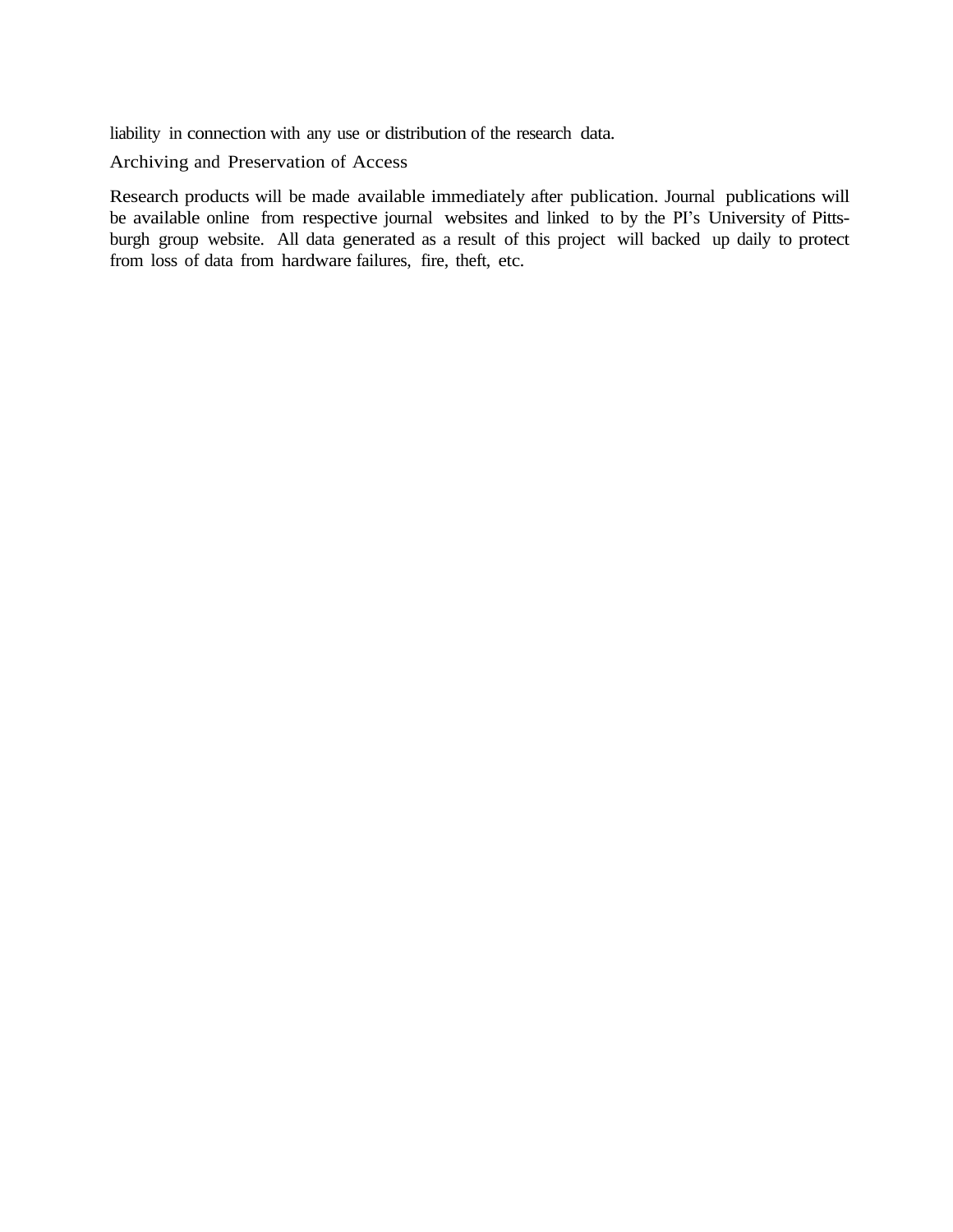# **University of Pittsburgh -- NSF Data Management Plan – Example 2**

#### **Data Management Plan**

The proposed research activities will generate experimental data. Publication of important results and of supporting data has been a high priority for both PIs on this proposal. They maintain websites that list recent publications and contain links to the sources for the articles. The PIs are committed to prompt and full publication of important results and of all important data that will result from the proposed work. Specific details of our data management plan are listed below:

- 1. All researchers involved in the proposed activity will keep detailed experimental laboratory books. These are bound books with sequentially marked pages, where any experiment will be documented in detail (including step-by-step procedures, materials and equipment used, methodology, statistical treatments, and conclusions). In agreement with governmental regulations, the University of Pittsburgh requires retention of these laboratory books for a minimum of seven years after final reporting or publication of a project.
- 2. All papers will be published promptly in the open literature with full credit to those who did the research by inclusion in authorship. Order of authorship will be determined by accepted standard practices of listing those who performed most of the work being listed before those who played a less prominent role. Both PIs in this project have a robust tradition of promptly publishing results in high-impact journals.
- 3. Links to all papers generated will be made available on the PIs' research websites.
- 4. We do not expect to generate data or information which would be considered privileged or confidential in the course of the proposed project.
- 5. Any experimental techniques/designs developed within the scope of the proposed work will be fully shared with other investigators.
- 6. All raw data in electronic form will be stored in an organized fashion with the possibility of retrieval using laboratory notebooks and indices as a guide. Widely used and accessible formats will be employed.
- 7. Supplemental Information sections of journal articles will be used extensively to disseminate experimental details.
- 8. All stored electronic data, updated frequently, will be continuously backed up to external (including cloud-based) media.
- 9. Primary data will remain in the laboratory where it originated (i.e. at the University of Pittsburgh). Copies of intangible data created by the PIs may be taken with either PI should he leave the University for a new appointment elsewhere. Samples of tangible materials created or collected in the course of the project (such as samples of nanomaterials) may be transferred to another institution in agreement with University regulations, i.e. "if sufficient samples exist, and if the samples can be easily split at minimal cost. In all cases, the transfer shall be subject to the terms of a materials transfer agreement negotiated by the Office of Research and the recipient institution. These rights to access data also apply to trainees and students who are an integral part of the research project."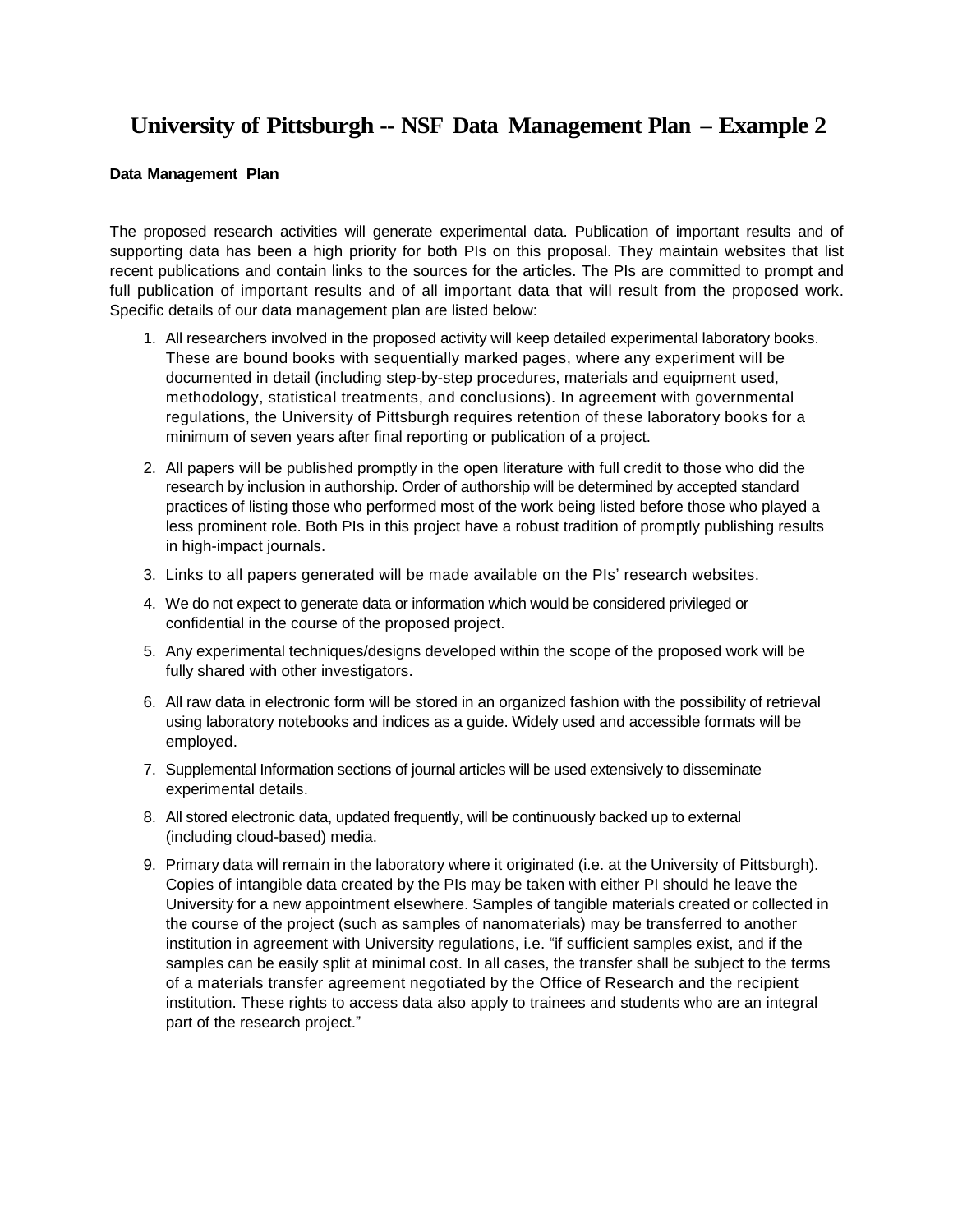# **University of Pittsburgh -- NSF Data Management Plan – Example 3**

## **Data Management Plan**

## **I.Types of data from the Proposed Research**

Data that will be managed means recorded information of scientific or technical nature, regardless of form or the media on which it may be recorded. Due to its interdisciplinary nature, the proposed research is expected to generate three different types of scientific data.

First, we will produce experimental data on the properties of insulating nanophosphors and plasmonic particles. They include material synthesis techniques based on inorganic chemistry and thin film coating process. Also, the optical, electrical, and structural properties of synthesized materials measured by various characterization tools, will be a part of experimental data that we will generate.

Second, the proposed research will provide the bimodal contrast agent that will be comprised of a magnetically active component and an optically active component. The multimodal imaging results and the contrast agent itself will be counted as data which should be properly managed during and after the proposed research.

Third, the theoretical calculation component of the proposed research will also produce a certain amount of data. Data of interest coming from the computational work will be grouped to 1) the simulation codes for analytically or numerically calculating the surface plasmons and 2) the calculation results showing a predicted correlation between the shape factors and the surface plasmons.

### **II. Data Recording and Retention**

The retention of accurately recorded and retrievable research data is of utmost importance for the progress of scientific integrity. PI and participating graduate students will have responsibility for recording, retaining, and storing research data. The records will include sufficient detail to permit examination for the purpose of replicating the research, responding to questions that may result from unintentional effort or misinterpretation, establishing authenticity of the records and confirming the validity of the conclusions.

Since different types of data will be generated in the process of the proposed research, we will use different data standards to manage our data, which will follow "University of Pittsburgh Guidelines on Research Data Management".

Regarding the experimental data on the material properties and device performance, we will use both hard copy of experimental notebooks and computer softwares. PI and graduate students will document detailed procedures of experiments in the experimental notebooks and maintain their hard copies. Study title, study hypothesis, detailed information on the equipment and materials used, sources of the materials, experimental methodology, statistical treatments, results and conclusions will be available in the experimental notebook in order to enable replication of the experiments. After the proposed research ends, bound notebooks with consecutively numbered pages will be kept in PI's laboratory. Whenever possible, raw data will be added to the experimental notebook. In the event that electronic storage is possible, raw data obtained from various experimental measurements of the material properties will be electronically saved as ascii files. Also, their plot and analysis results will be saved by commercial software, Origin (version 8.1). Since PI recently purchased two latest copies of Origin through the academic agreement between Swanson School of Engineering and OriginLab, his research group will use this software for the management of the data in addition to the data analysis and graphing.